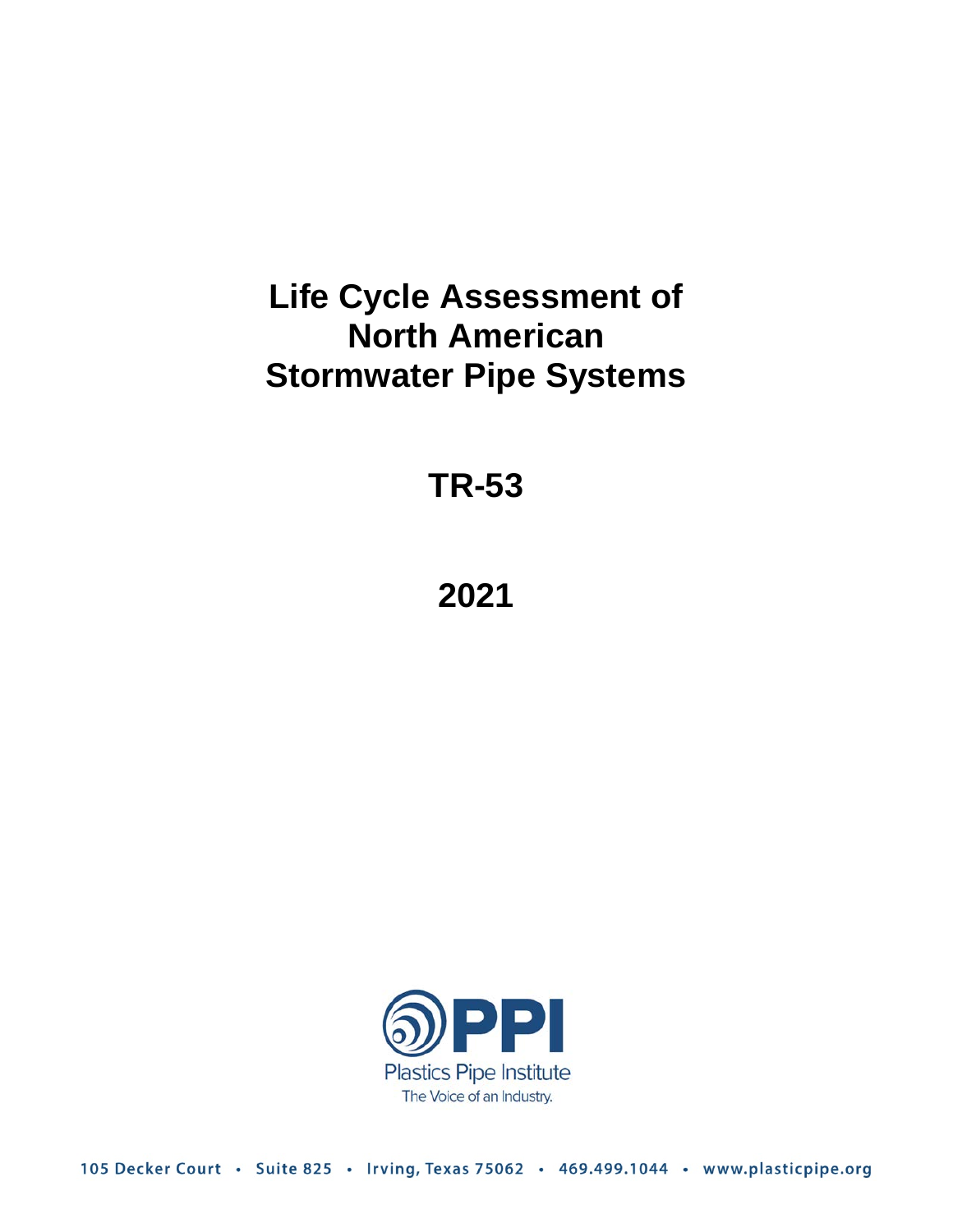# **Foreword**

This technical report was developed and published with the technical help and financial support of the members of the Plastics Pipe Institute (PPI). These members have shown their commitment to developing and improving quality products by assisting standards development organizations in the development of standards, and also by developing design aids and reports to help engineers, code officials, specifying groups, contractors and users.

The purpose of this technical report is to summarize the Life Cycle Assessment (LCA) completed for the Drainage Division by Franklin Associates in 2020. The completed LCA is over 140 pages in length and can be requested in its entirety from PPI. The LCA reviews the impact to the environment of corrugated HDPE pipe made with virgin and recycled materials, reinforced concrete pipe, PVC pipe and aluminized steel pipe over a 100-year service life period. The results demonstrate that corrugated HDPE pipe is the most environmentally sustainable choice for storm drainage pipe material.

PPI has prepared this technical report as a service to the industry. The information in this report is offered in good faith and believed to be accurate at the time of its preparation, but is offered "as is" without any express or implied warranty, including WARRANTIES OF MERCHANTABILITY AND FITNESS FOR A PARTICULAR PURPOSE. Additional information may be needed in some areas, especially with regard to unusual or special applications. Consult the manufacturer or material supplier for more detailed information. A list of member manufacturers is available on the PPI website. PPI does not endorse the proprietary products or processes of any manufacturer and assumes no responsibility for compliance with applicable laws and regulations.

PPI intends to revise this technical report within five years, or sooner if required, from the date of its publication, in response to comments and suggestions from users of the document. Please send suggestions of improvements to the address below. Information on other publications can be obtained by contacting PPI directly or visiting our website.

The Plastics Pipe Institute, Inc.

<https://www.plasticpipe.org/>

This Technical Report was first issued in January 2021.

© 2021 The Plastics Pipe Institute, Inc.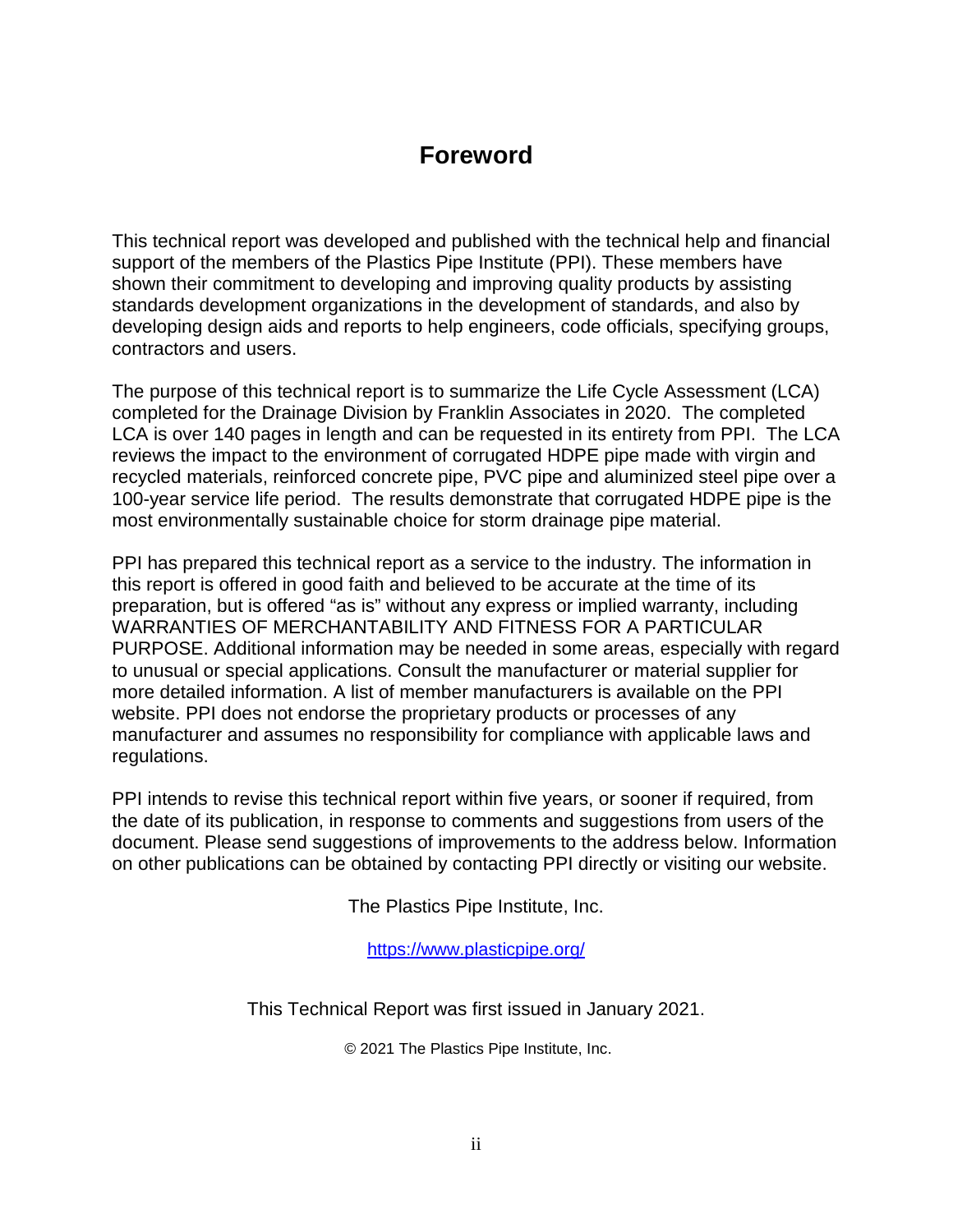### **Table of Contents**

# **Table of Figures**

# **List of Tables**

| Table 2: Comparative Results with HDPE baseline for 24-in.-diameter Stormwater Pipe 8 |  |
|---------------------------------------------------------------------------------------|--|
| Table 3: Comparative Results with HDPE with 50% recycled content baseline 8           |  |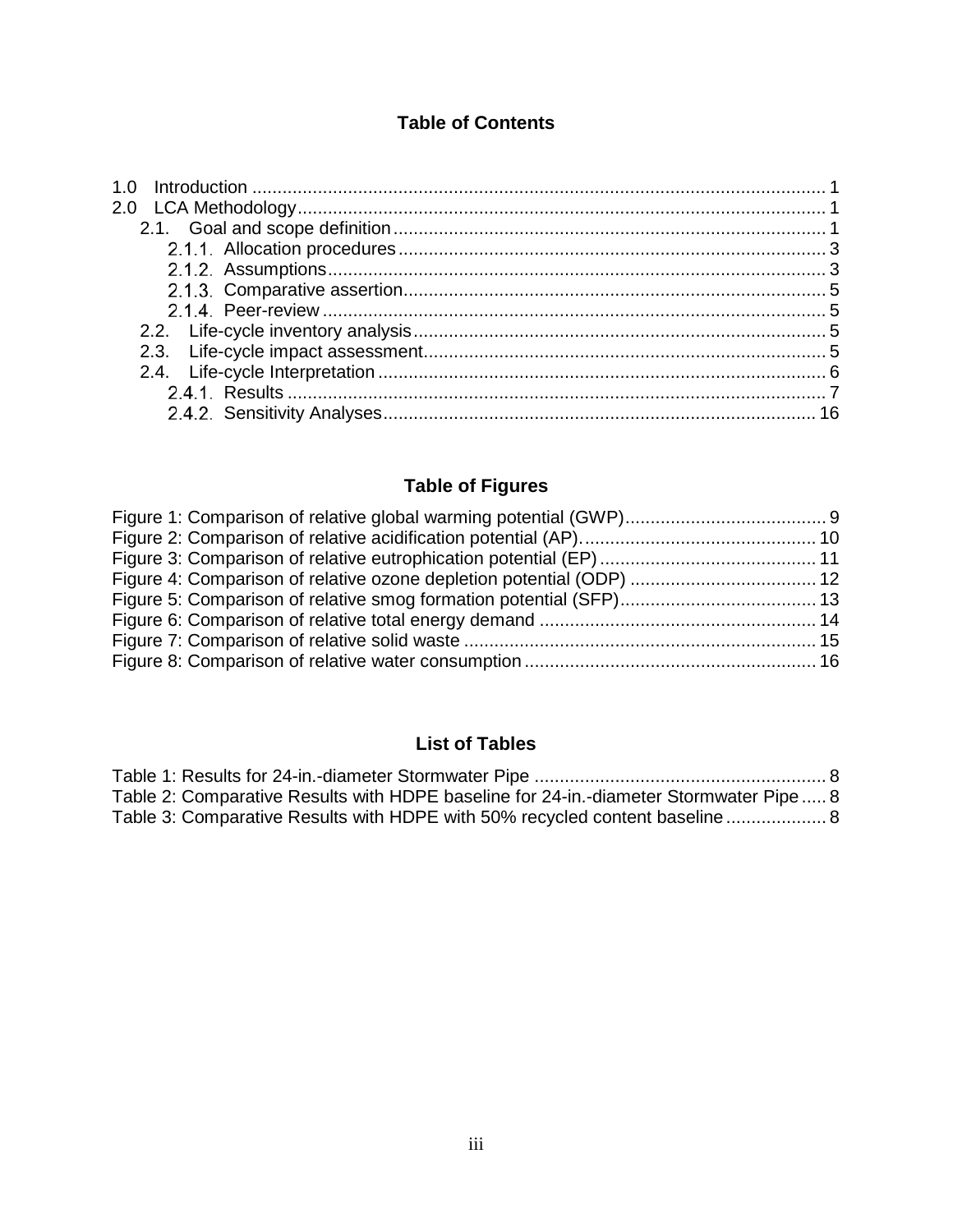# **Life Cycle Assessment of**

### **North American Stormwater Pipe Systems**

## <span id="page-3-0"></span>1.0 INTRODUCTION

Plastics Pipe Institute funded a research project titled, "Life Cycle Assessment of North American Municipal Stormwater Pipe Systems," which was performed by Franklin Associates, a division of ERG completed April 2020. The purpose of this technical note is to summarize the scope and methodology of the research program and highlight the results, which are the environmental impacts of high-density polyethylene (HDPE) and alternative stormwater pipe systems.

This information will assist PPI members in communicating the environmental impacts of HDPE pipe systems. It will also provide specifiers, owners, and others with useful information when selecting which technology to employ for stormwater pipe systems.

## <span id="page-3-1"></span>2.0 LCA METHODOLOGY

Life-cycle assessment (LCA) is an internationally accepted method used to quantify the environmental impact of a product or process over its entire life cycle. LCA can be performed on a simple product (like a pencil), a complex product (like a building), or a process (such as the process for manufacturing a car). Two international standards govern the LCA methods: ISO 14040, *Environmental management—Life cycle assessment—Principles and framework*, and ISO 14044, *Environmental management—Life cycle assessment—Requirements and guidelines*. These standards set minimum requirements for performing an LCA in four main areas:

- Goal and scope definition
- Life-cycle inventory (LCI) analysis
- Life-cycle impact assessment
- Life-cycle interpretation

### <span id="page-3-2"></span>2.1. Goal and scope definition

During this phase of the LCA, a number of important decisions are made related to the goal and scope of the project. In defining the goal of the study, the following items are established related to the research:

- o the intended application and audience,
- o the reasons for conducting it, and
- o whether the results will be used for comparative assertions.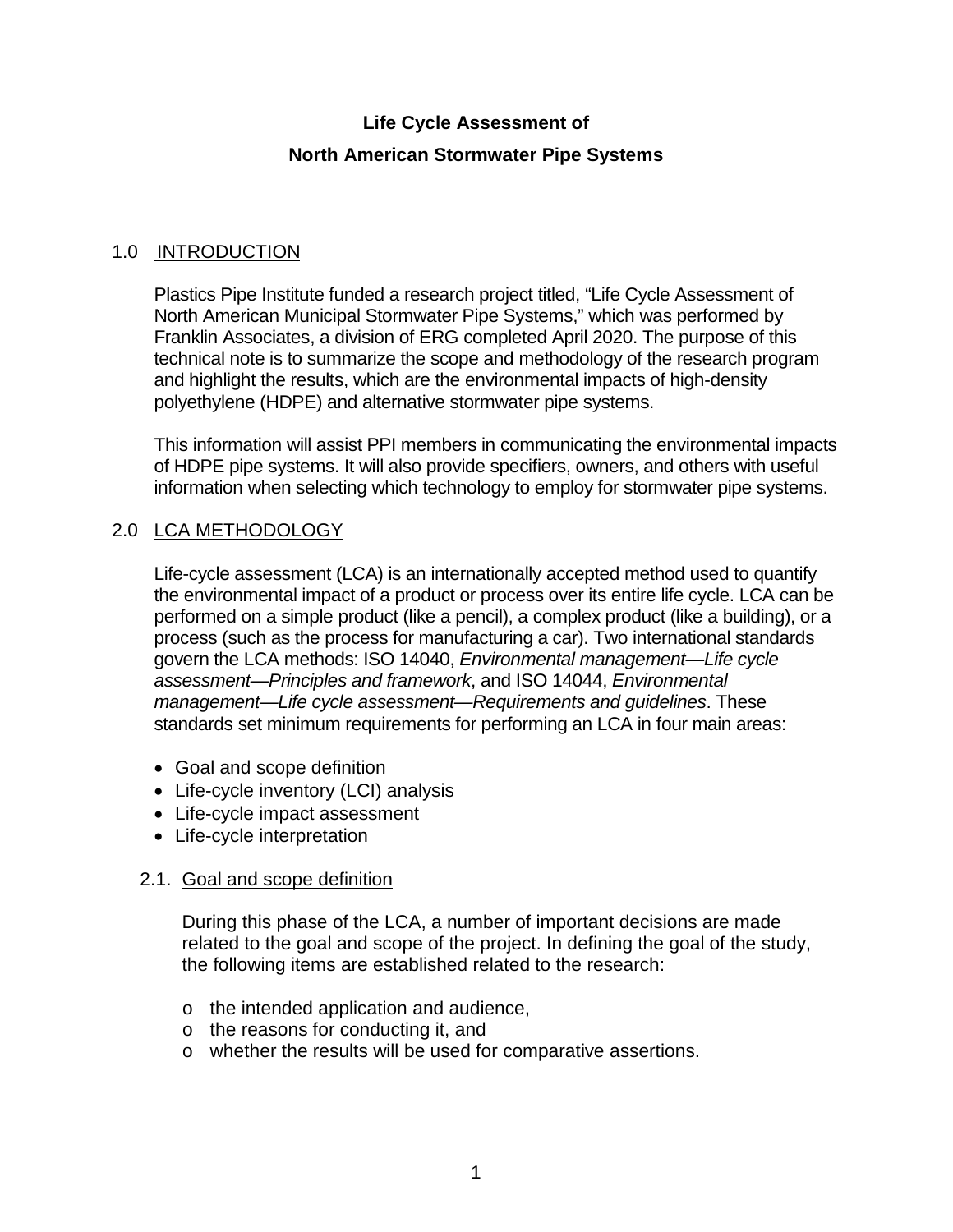The goal of the PPI study is to develop baseline data for North American corrugated HDPE pipe used as municipal stormwater drainage pipe. The HDPE pipe systems are compared to alternative material piping systems used for the same applications. The intended use of this study is to inform PPI and its member companies about the environmental profiles of HDPE and alternative stormwater pipe systems.

In the full LCA report, the results are presented by life-cycle stage (for example, pipe production, installation, use, end of life management). However, in this technical note, the results are presented in aggregated form for the full life cycle. The LCA has been conducted following internationally accepted (ISO) standards for LCI methodology. Since PPI is using this report as the basis for public comparative assertions about HDPE pipe systems and alternative pipe systems, a panel peer review of the study is required for conformance with ISO LCA standards.

The scope phase of the LCA establishes such things as the product system studied, the function of the product systems, the functional unit, the system boundary, the allocation procedures, and any assumptions, among other ISO-14044 requirements. For the current LCA, a functional unit of 1000 ft of 24-in. diameter piping is used with an assumed 100 year length of service.

The following functionally equivalent pipe systems were chosen to be studied in the LCA. Each system is made of a different material, but overall measurements and expected performance are unchanged.

- o 24-in. corrugated high-density polyethylene (HDPE) double-wall pipe made with virgin HDPE and having bell and spigot joints with gasket
- o 24-in. corrugated HDPE pipe made with 50% post-consumer recycled content, and having bell and spigot joints with gasket
- o 24-in. corrugated polyvinyl chloride (PVC) double-wall pipe with PVC bell and spigot joints with gasket
- o 24-in. Class III reinforced concrete pipe (RCP) with concrete bell and spigot joints with gasket
- o 24-in. aluminum coated type 2 spiral-wound corrugated steel pipe with gasket

Although LCA studies can be performed with a more-limited scope or time scale, the most representative accounting of a product's environmental impact includes all environmental flows over the full life of the product. Thus the full life cycle of the pipe systems—from extracting raw materials from nature, any transformation or manufacturing of these raw materials into a product, the product use, to end-of-life scenarios—was included in this study, which is also called a cradle-to-grave LCA.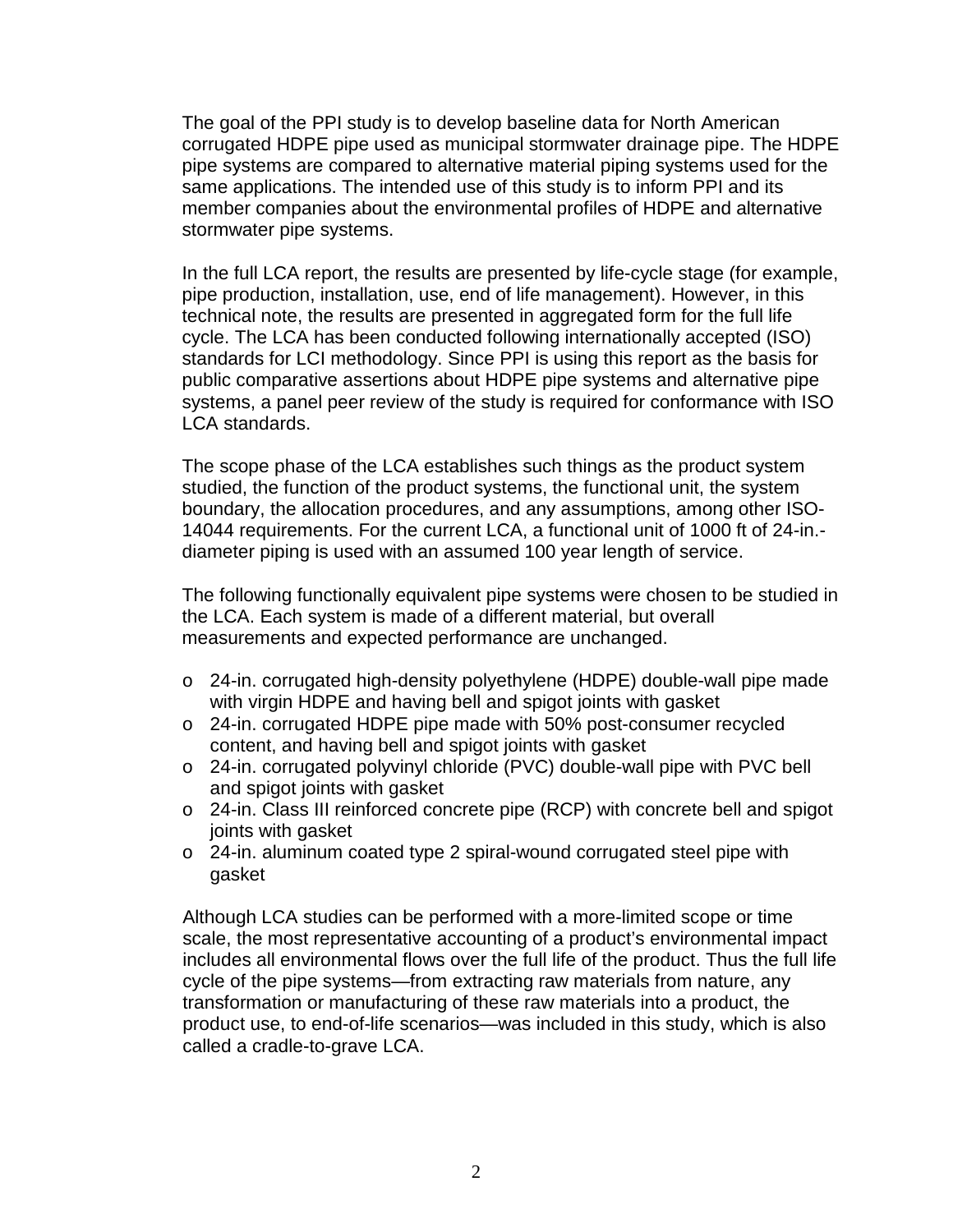Three different end-of-life scenarios were considered: leave-in-place, recycle, and landfill. Only the results of the leave-in-place scenario are presented, which assumes that once the pipes are done with 100 years of service without complications, they will be left in the ground. Results from all three end-of-life scenarios are included in the full LCA, but only the leave-in-place scenario is included in this technical note. There is considerable uncertainty with how products will be handled at the end of their service lives so far in the future. This level of uncertainty is one reason why many manufacturers have avoided full cradle-to-grave LCA studies. The leave-in-place scenario has the fewest assumptions and the least uncertainty given that future technology related to recycling or landfilling is unknown. Thus, because of the significant uncertainty related to circumstances 100 years in the future, the leave-in-place scenario is conservative when estimating the end-of-life impacts for all pipe systems.

#### <span id="page-5-0"></span>2.1.1. Allocation procedures

When raw materials and emissions associated with the manufacturing process cannot be easily attributed to several product outputs from a system, these LCI data must be allocated to the various co-products. There are several methods available to allocate co-products, and in this LCA, mass and enthalpy allocation are used.

Co-product allocations were needed in this LCA due to the multiple useful outputs from some of the "upstream" chemical processes involved in producing the resins used to manufacture plastic pipes and fittings. In this LCA, environmental impacts were assigned to any useful process output that is produced and sold. All scrap co-product was allocated on a mass basis.

For heat or steam co-products or a co-product sold for use as a fuel, the energy amount (Btu or J) of the heat, steam, or fuel was allocated as recovered energy that reduced the net process energy assigned to the resin.

#### <span id="page-5-1"></span>2.1.2. Assumptions

There are a number of assumptions made for any LCA study, which must be presented to put the results in the correct context. It's worth noting that, for comparative assertions, ISO 14044 requires that assumptions related to non-represented industries be conservative. Because this study is a comparative assertion and non-HDPE industries were not involved in the decision-making process for assumptions, the ISO standard requires that the non-represented industries be given the benefit of a decision.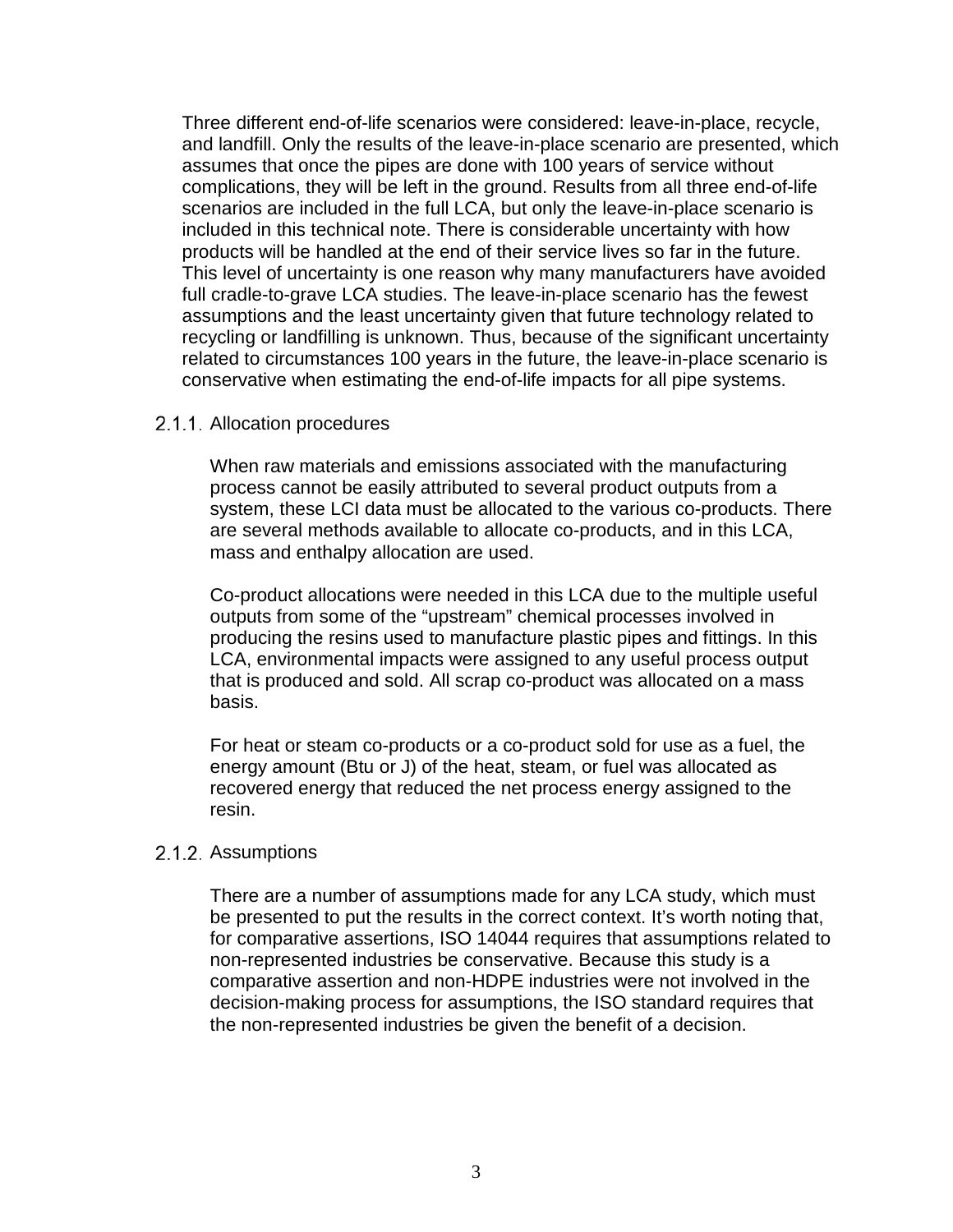Many of the conservative assumptions made during this study are described in the following:

- **Companies operate in compliance with emissions standards**. If actual industry emissions data are not available, published emissions standards are used as the basis for determining environmental emissions. In reality, exceptions to compliance may occur.
- **Energy and emissions for production of imported crude oil is assumed to be the same as that for U.S. crude oil**. This assumption is followed even though standards and regulations for foreign production can vary significantly from those of the United States.
- **Space-conditioning energy in manufacturing facilities is much less than process energy**. The fuels and power consumed to heat, cool, and light manufacturing establishments are omitted from the calculations. Energy consumed for space conditioning is usually less than one percent of the total energy consumption for the manufacturing process.
- **Energy and waste associated with research and development, sales,** and administrative personnel or related activities are also small and have been omitted from this study.
- The energy and emissions associated with production of capital equipment, facilities, and infrastructure are not included.
- Miscellaneous materials and additives (catalysts, pigments, or other additives) that total less than one percent by weight of the net process inputs are typically not included. No low-level use of resource-intensive or high-toxicity chemicals or additives was identified for any of the pipe systems; therefore, they are not expected to significantly affect the results.
- **If all inputs and outputs reported in the data sources used account for any** input materials that are converting scrap.
- **Transportation to construction site by tractor-trailer for all pipe types.**
- **Pipes did not develop cracks that may cause leakage and water contamination**. This analysis did not attempt to quantify rates of cracks and leakage from the stormwater pipe systems evaluated, nor does the analysis address potential human or ecosystem health issues that could result from contamination issues associated with stormwater pipe cracks and leakage.
- **Pipes did not require replacement during the 100-year service life**. While some pipe systems have proven service lives of 100 years, other systems are known to be more susceptible to corrosion or deleterious contaminants.
- <span id="page-6-0"></span>**The need for high-quality backfill soil was identical for HDPE, PVC, and** steel pipe systems, and reinforced concrete pipe used more native soil. This is a conservative assumption, especially for installations beneath pavement or inside the public right-of-way.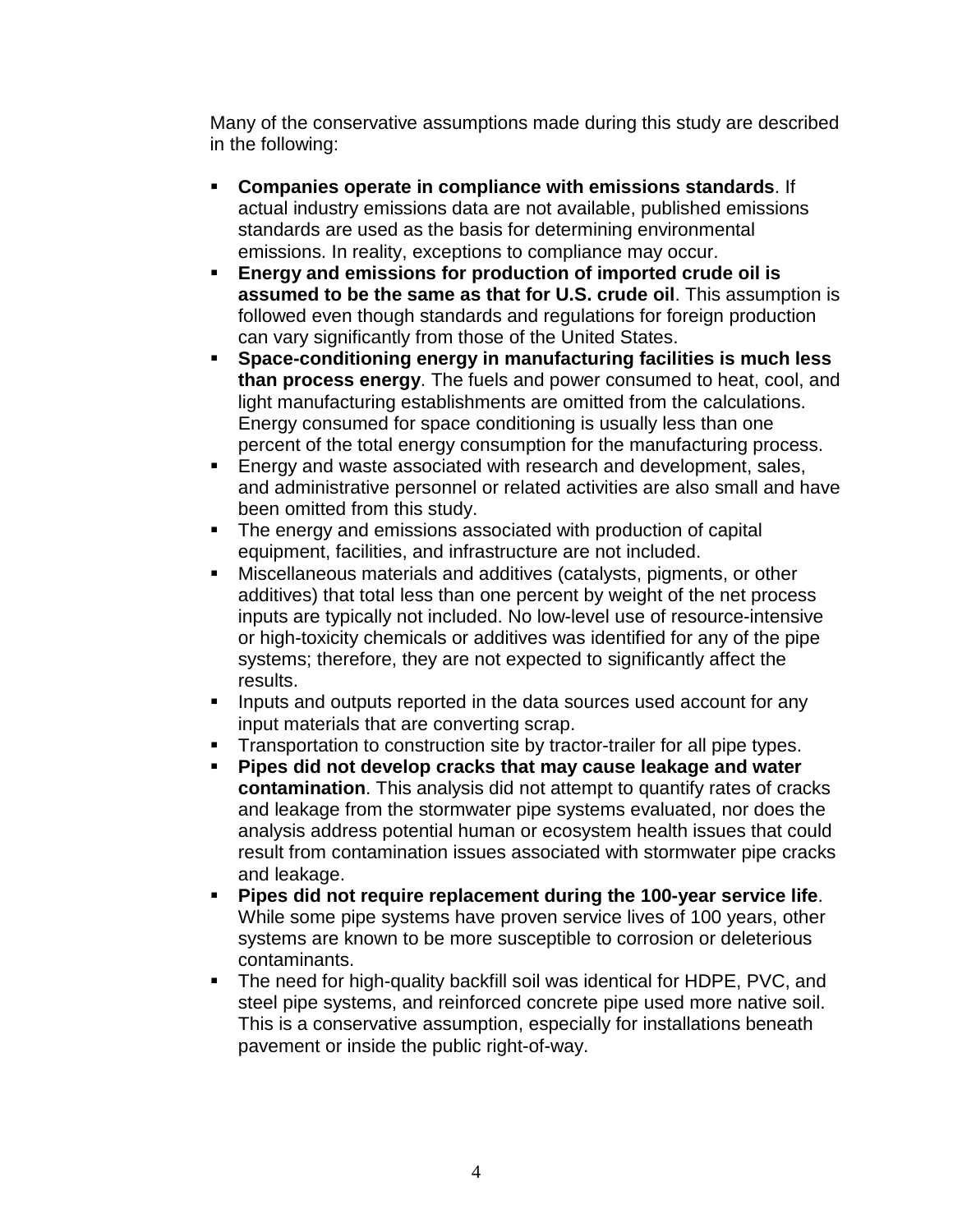#### 2.1.3. Comparative assertion

The LCA study was conducted "as the basis for public comparative assertions about PE pipe systems and alternative pipe systems." ISO 14044 requires an additional level of technical rigor for these types of studies, especially if representatives of the alternative-pipe-system industries are not involved in the development or review process, which was the case in this project.

#### <span id="page-7-0"></span>2.1.4. Peer-review

The full LCA report was reviewed by an external peer-review panel "to ensure the study has been conducted in a manner consistent with ISO 14044 standards, including goal and scope, data acquisition and compilation, key assumptions, and interpretation of results." The peerreview panel adequately fulfilled its duty to perform an unbiased external peer review that was in conformance with the ISO 14044 standard. In addition, the LCA practitioner appropriately responded to the external peerreview comments.

#### <span id="page-7-1"></span>2.2. Life-cycle inventory analysis

Environmental flows are material and energy resources that go into a product, as well as all emissions to air, water, and land that result from its manufacture and use. This phase of an LCA involves handling and tracking data related to materials, water, and energy use, as well as emissions to air, water, and land (typically in the form of waste).

The primary data for this study were provided directly from PPI members that produce virgin and recycled HDPE pipe types. Data for the other industries (PVC, concrete, and steel) were provided from sources such as the 2015 Uni-Bell PVC pipe environmental declaration (EPD), Franklin Associates' United States industry average database, the U.S. LCI Database, and the European ecoinvent database (adapted to represent U.S. conditions where appropriate).

#### <span id="page-7-2"></span>2.3. Life-cycle impact assessment

For the life-cycle impact assessment phase of the LCA, data compiled during the LCI phase is converted into environmental impacts with the use of characterization factors. Computer models are used to assist with the data compilation and assignment of environmental impacts.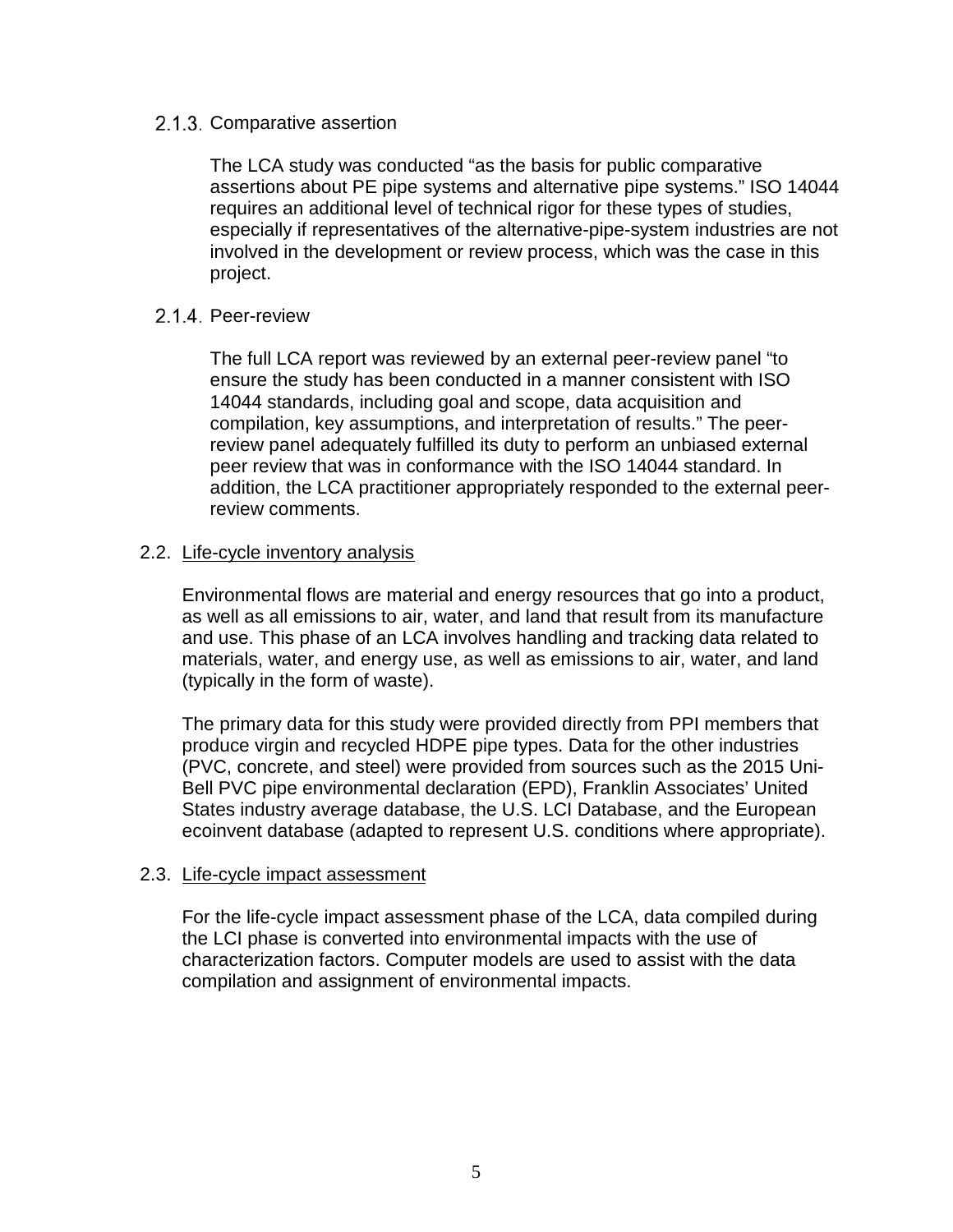For this LCA, the characterization factors from two sources were used to convert LCI data into the following environmental impact categories:

- $\circ$  Global warming potential (kg CO<sub>2</sub> eq.)
- $\circ$  Acidification potential (kg SO<sub>2</sub> eq.)
- o Eutrophication potential (kg N eq.)
- o Ozone depletion potential (kg CFC-11 eq.)
- $\circ$  Smog formation potential (kg O<sub>3</sub> eq.)

For global warming potential (GWP), LCI data are characterized using factors reported by the Intergovernmental Panel on Climate Change (IPCC) with a 100 year time horizon. For the other categories, the U.S. EPA TRACI 2.1 method was used.

Global warming potential (GWP), which is synonymous with potential to cause climate change, is the most-commonly known environmental impact category. It is expressed in terms of mass of carbon-dioxide  $(CO<sub>2</sub>)$  equivalent, which means that all other greenhouse gas (GHG) emissions are normalized to an equivalent amount of CO<sub>2</sub> emissions. For example, 1 unit of mass of methane is equivalent to approximately 30 units of mass of carbon dioxide related to the effect the gas has on climate change.

Acidification potential is related to chemical compounds that are precursors to acidic rain. These compounds are most often released in fuel combustion, which can occur in manufacturing and transportation of piping. The units are in terms of sulfur dioxide  $(SO<sub>2</sub>)$ , which is the most common precursor to acid rain.

Eutrophication potential refers to the enrichment of bodies of water with minerals and nutrients. Over enrichment can result in reduced oxygen counts in the water, causing damage to the ecosystem, usually through the use of fertilizers and detergents. This is measured in unit mass of nitrogen (N), the primary nourishing compound.

Ozone depletion potential is the measure of a compound's potential to remove protective ozone from the atmosphere, measured in standard units of trichlorofluoromethane, also known as freon-11 (CFC-11).

Smog formation potential measures the amount of harmful, visible ozone that can be created throughout a manufacturing and transportation process. Ozone (O3) is used as standard units, which can be very harmful to the human body if not in minimal exposure.

#### <span id="page-8-0"></span>2.4. Life-cycle Interpretation

During the last phase of the LCA, results are presented and sensitivity analyses are run. The results often highlight environmental "hot spots," which are materials or processes in the life-cycle of a product that contribute more to its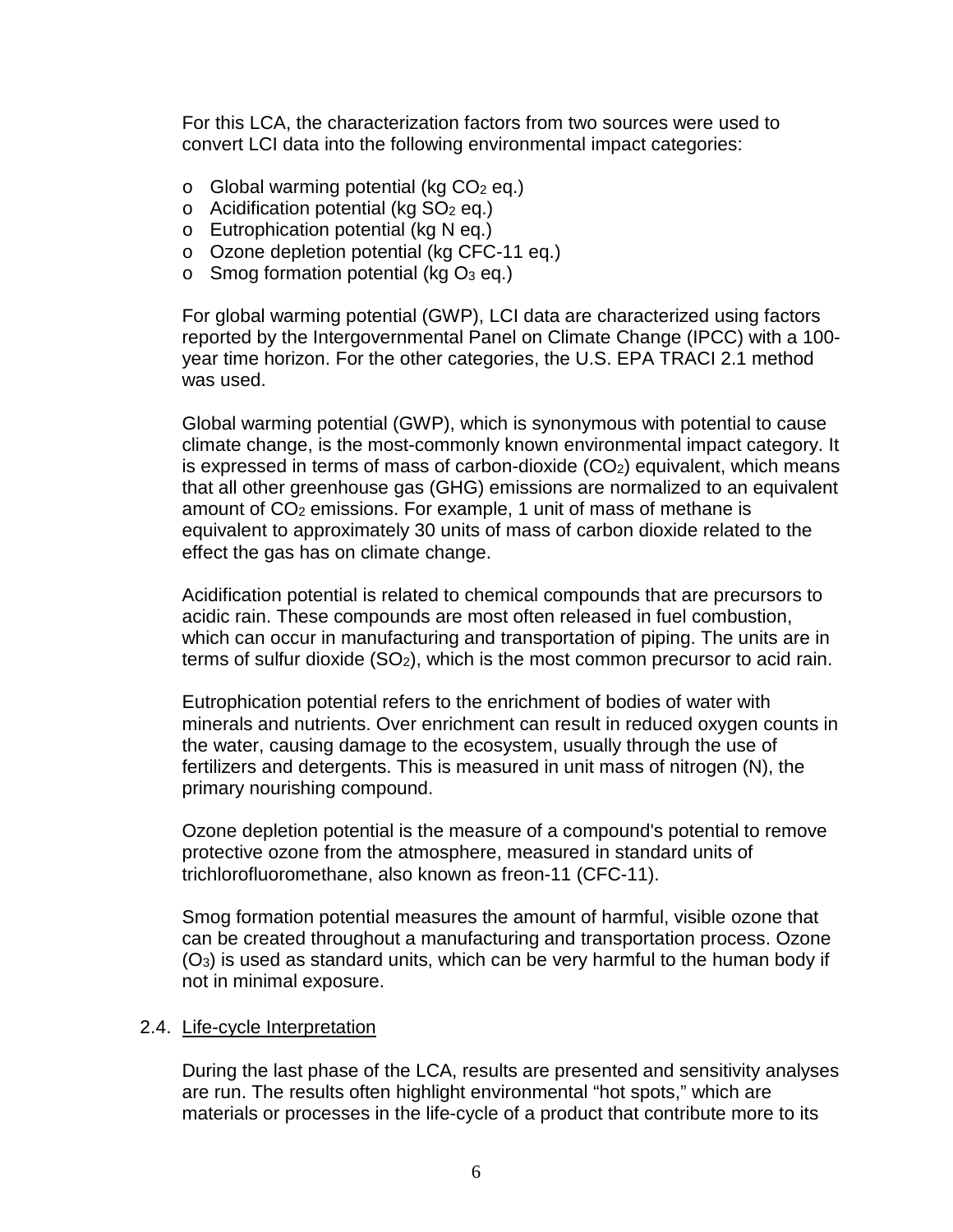environmental impact. Sensitivity analyses explain changes in data or in LCA execution caused by a fundamental difference of materials or circumstances.

#### <span id="page-9-0"></span>2.4.1. Results

Oftentimes, data are presented in LCA reports with many decimal places, implying that all digits are significant, which is typically not the case. In fact, most data values can be truncated to two significant figures without any loss of accuracy. Although LCA is a good tool, and arguably the best tool we have, it is not perfect. LCA practitioners understand that there is inherent variability within the data.

When comparing results of different LCAs, the differences in some of the environmental impact categories might be quite small. But a small change in a small number may result in a large percentage shift. Therefore, if results are presented as a percentage, it's important to look at the absolute differences in values, and beware of the coefficient of variation within the data. The percent difference in values among data sets may be smaller than the coefficient of variation among the data, thus the difference is insignificant.

In Table 1, the full life-cycle results are presented for all stormwater pipe systems for the leave-in-place scenario at the end-of-life. Tables 2 and 3 present relative, full life-cycle results for all stormwater pipe systems for the leave-in-place scenario at the end-of-life when compared to the HDPE and HDPE with 50% recycled content pipe system, respectively. Green highlights indicate areas of significant, positive difference, while gray indicates insignificant variance and red indicates significant, negative difference. Significance levels of 10% for energy results and 25% for total solid waste and impact assessment results were used for this study. These values were chosen due to the inherent uncertainty in the data itself, as well as uncertainty imposed in the study due to assumptions made.

Data are presented for the calculated environmental impact categories as well as for selected, measured LCI data categories. The environmental impact categories are global warming potential, acidification potential, eutrophication potential, ozone depletion potential, and smog formation potential. LCI data is presented for total energy demand, total solid waste, and amount of water consumption.

The results show that the HDPE pipe systems performed as well or better than the other stormwater pipe systems in almost all categories. For LCI or environmental impact categories where other stormwater pipe systems perform better than HDPE, additional explanation is provided in the following sections.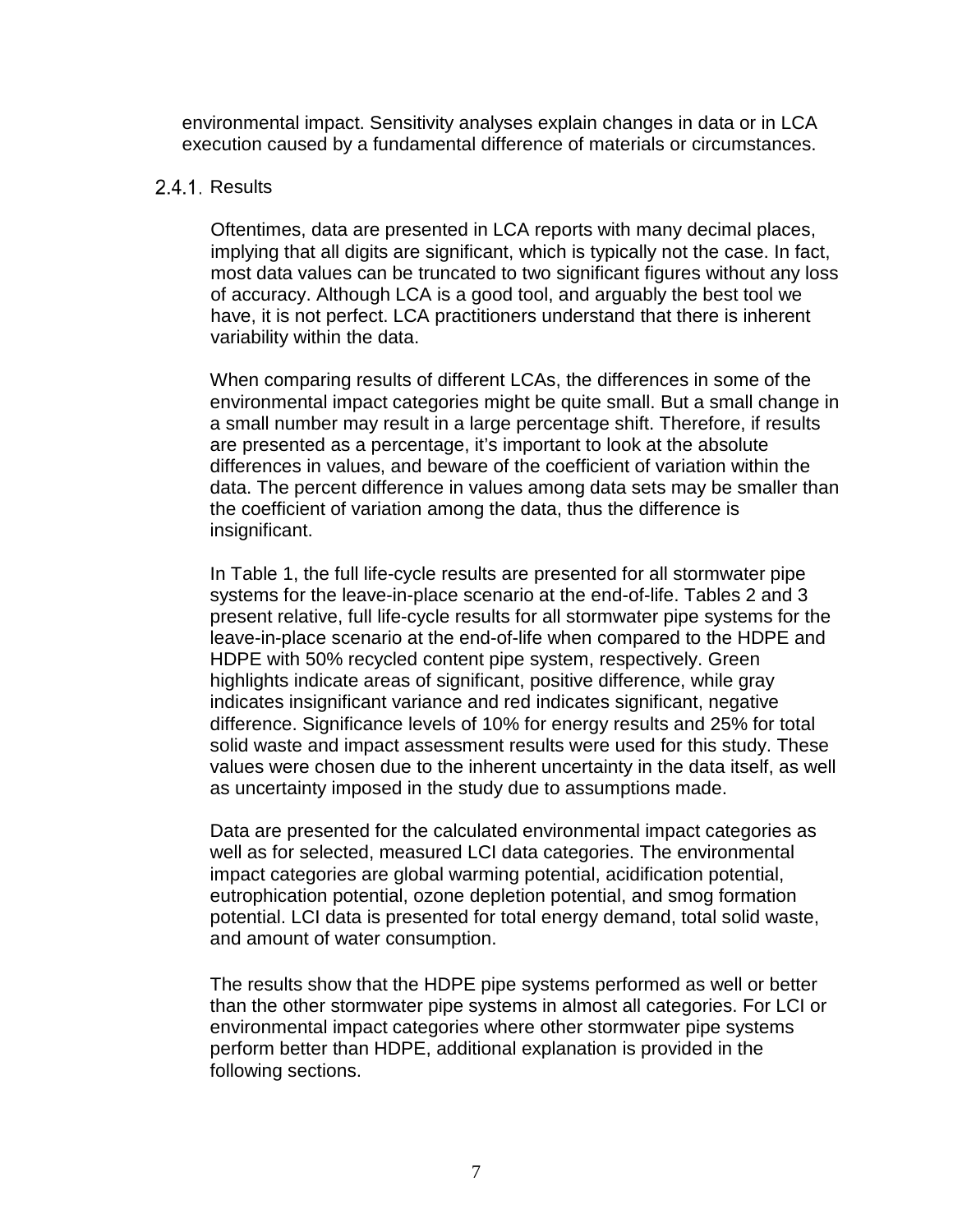<span id="page-10-0"></span>**Table 1**: Results for 24-in.-diameter Stormwater Pipe for Leave in Place at End-of-Life Evaluated with Cut-off Method (results per 1000 feet of pipe for 100 years of service)

| <b>Impact category</b>           | Unit                     | <b>HDPE</b>  | <b>HDPE with</b> | <b>PVC</b>   | <b>RCP</b>    | <b>Steel</b>  |
|----------------------------------|--------------------------|--------------|------------------|--------------|---------------|---------------|
|                                  |                          |              | 50% RC           |              |               |               |
| <b>Total Energy Demand</b>       | MJ eq.                   | $6.71E + 05$ | $4.94E + 05$     | 7.59E+05     | $5.91E + 05$  | $6.54E + 05$  |
| <b>Solid Waste by Weight</b>     | kg eq.                   | 7.19E+02     | $6.37E + 02$     | $1.36E + 03$ | $3.85E + 03$  | 2.65E+03      |
| <b>Water Consumption</b>         |                          | $8.39E + 04$ | 7.86E+04         | $1.25E + 05$ | $1.91E + 0.5$ | $1.42E + 05$  |
| <b>Global Warming Potential</b>  | ka CO <sub>2</sub> ea.   | $2.85E + 04$ | $2.49E + 04$     | $3.91E + 04$ | $5.23E + 04$  | $5.17E + 04$  |
| <b>Acidification Potential</b>   | $kq$ SO <sub>2</sub> eq. | $1.19E + 02$ | $1.12E + 02$     | $1.61E + 02$ | $2.17E + 02$  | $1.81E + 02$  |
| <b>Eutrophication Potential</b>  | kg N eg.                 | $5.36E + 00$ | $5.25E + 00$     | 8.00E+00     | 8.00E+00      | 7.94E+00      |
| <b>Ozone Depletion Potential</b> | kg CFC-11 eq.            | 1.40E-04     | 1.29E-04         | 1.07E-03     | 2.25E-04      | $-2.34E - 05$ |
| <b>Smog Formation Potential</b>  | $kq$ $O_3$ eq.           | $2.96E + 03$ | 2.89E+03         | $3.42E + 03$ | $4.05E + 03$  | $3.91E + 03$  |

<span id="page-10-1"></span>**Table 2**: Comparative Results with HDPE baseline for 24-in.-diameter Stormwater Pipe for Leave in Place at End-of-Life (results per 1000 feet of pipe for 100 years of service)

| <b>Impact category</b>           | <b>HDPE</b> | <b>HDPE with</b><br>50% RC | <b>PVC</b> | <b>RCP</b> | <b>Steel</b> |
|----------------------------------|-------------|----------------------------|------------|------------|--------------|
| <b>Total Energy Demand</b>       |             | $-30%$                     | 12%        | $-13%$     | $-2%$        |
| <b>Solid Waste by Weight</b>     |             | $-12%$                     | 62%        | 137%       | 115%         |
| <b>Water Consumption</b>         |             | $-7%$                      | 40%        | 78%        | 52%          |
| <b>Global Warming Potential</b>  |             | $-13%$                     | 32%        | 59%        | 58%          |
| <b>Acidification Potential</b>   |             | $-6%$                      | 30%        | 58%        | 41%          |
| <b>Eutrophication Potential</b>  |             | $-2%$                      | 39%        | 40%        | 39%          |
| <b>Ozone Depletion Potential</b> |             | $-8%$                      | 154%       | 47%        | $-280%$      |
| <b>Smog Formation Potential</b>  |             | $-2%$                      | 14%        | 31%        | 28%          |

<span id="page-10-2"></span>**Table 3**: Comparative Results with HDPE with 50% recycled content baseline for 24-in. diameter Stormwater Pipe for Leave in Place at End-of-Life (results per 1000 feet of pipe for 100 years of service)

| <b>Impact category</b>           | <b>HDPE</b> | <b>HDPE with</b><br>50% RC | <b>PVC</b> | <b>RCP</b> | <b>Steel</b> |
|----------------------------------|-------------|----------------------------|------------|------------|--------------|
| <b>Total Energy Demand</b>       | 30%         |                            | 42%        | 18%        | 28%          |
| <b>Solid Waste by Weight</b>     | 12%         |                            | 72%        | 143%       | 122%         |
| <b>Water Consumption</b>         | 7%          |                            | 46%        | 84%        | 58%          |
| <b>Global Warming Potential</b>  | 13%         |                            | 45%        | 71%        | 70%          |
| <b>Acidification Potential</b>   | 6%          |                            | 36%        | 64%        | 47%          |
| <b>Eutrophication Potential</b>  | 2%          |                            | 42%        | 42%        | 41%          |
| <b>Ozone Depletion Potential</b> | 8%          |                            | 157%       | 55%        | $-289%$      |
| <b>Smog Formation Potential</b>  | 2%          |                            | 17%        | 33%        | 30%          |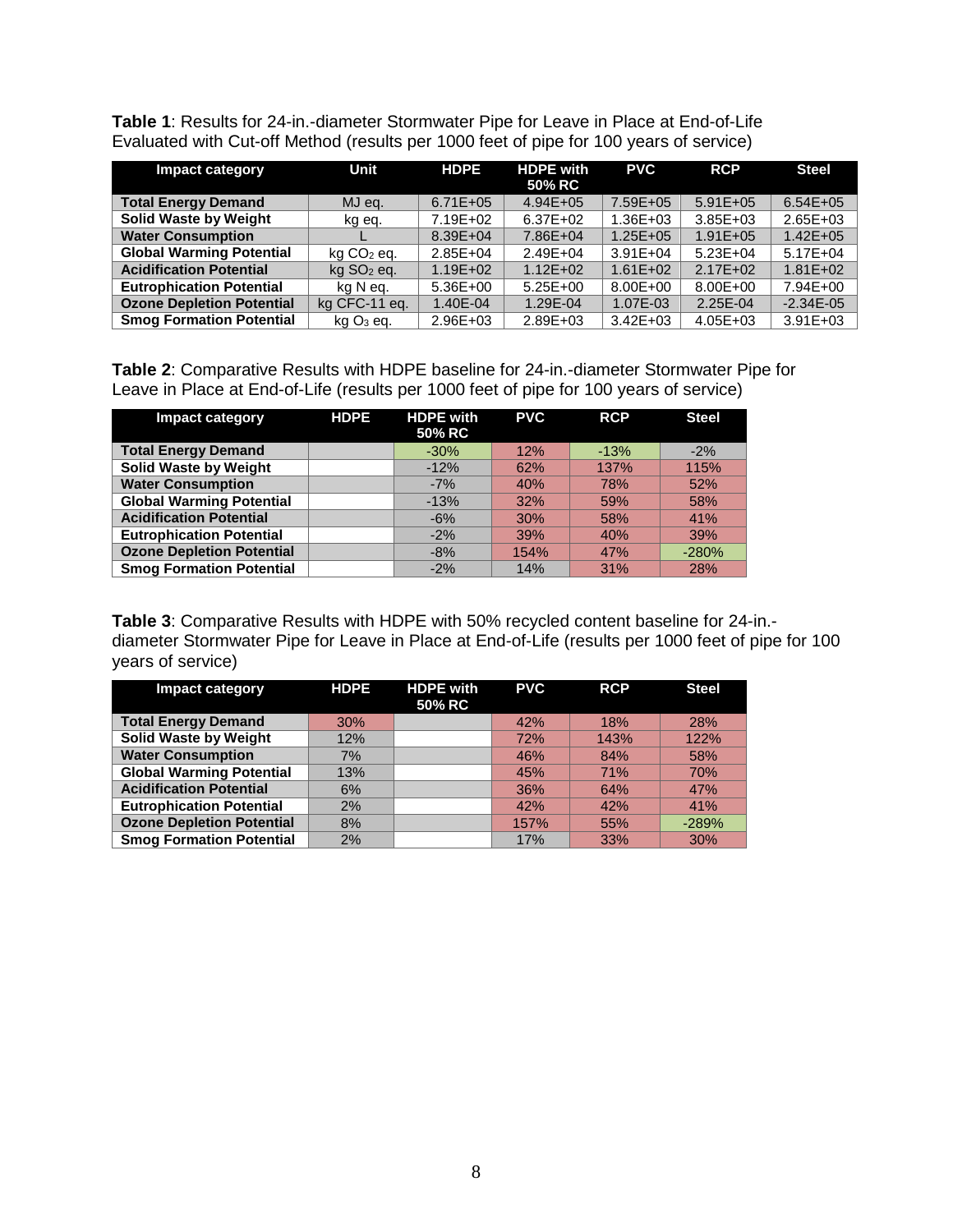#### 2.4.1.1. Global Warming Potential

In the United States, because energy is primarily generated from fossil fuel sources, and global warming potential is primarily associated with carbon dioxide emissions, there is a strong correlation between global warming potential results and non-renewable energy demand. In this study, there is a significant difference in this correlation for the HDPE pipe. This is because the non-renewable energy results for plastic pipe also include the energy content of fossil fuel resources that are used as material feedstocks and not combusted.

The total global warming potential for PVC, reinforced concrete, and corrugated steel pipe systems are greater than that of the HDPE pipe in all end-of-life scenarios. The use of recycled resin reduces results for the 50% recycled content HDPE pipe compared to virgin HDPE pipe, but the differences between the HDPE pipe systems are too small to be considered meaningful.



<span id="page-11-0"></span>**Figure 1**: Comparison of relative global warming potential (GWP) for all pipe systems studied normalized to the pipe system with the greatest GWP. For this environmental impact category, the pipe system with the greatest GWP is the reinforced concrete pipe system.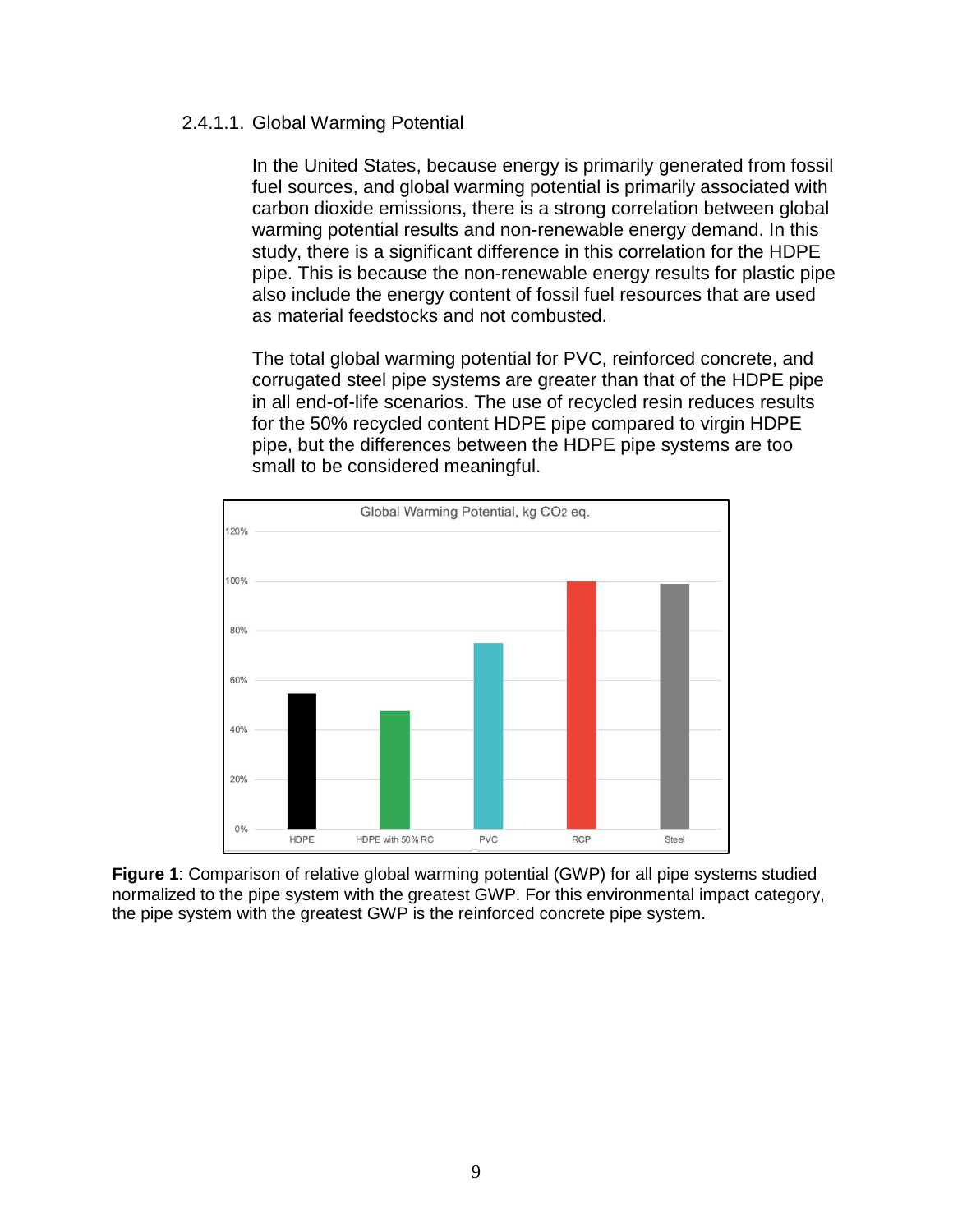#### 2.4.1.2. Acidification Potential

Like with global warming potential, acidification potential is also closely correlated to non-renewable energy demand. So also like with global warming potential, acidification potential for PVC, reinforced concrete, and corrugated steel pipe systems are greater than that of the HDPE pipe in all end-of-life scenarios.



<span id="page-12-0"></span>**Figure 2**: Comparison of relative acidification potential (AP) for all pipe systems studied normalized to the pipe system with the greatest AP. For this environmental impact category, the pipe system with the greatest AP is the reinforced concrete pipe system.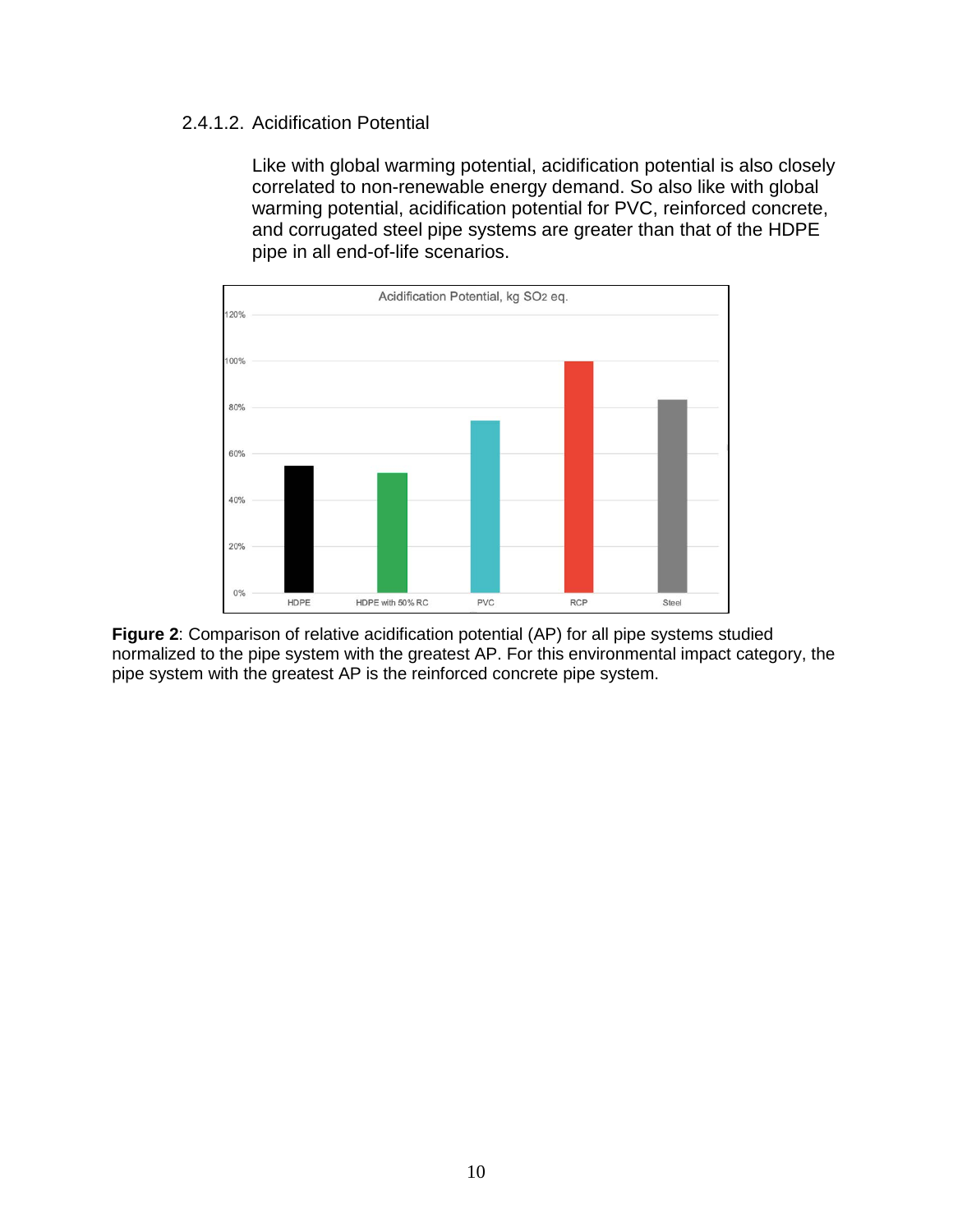#### 2.4.1.3. Eutrophication Potential

For all end-of-life scenarios, the eutrophication potential of HDPE pipe is less than that for PVC, reinforced concrete, and corrugated steel pipe systems. Eutrophication potential is closely tied to pipe production, installation, and cleaning during the 100 year life, and HDPE pipe systems have much lower eutrophication impacts than the other pipe types for all end-of-life scenarios.



<span id="page-13-0"></span>**Figure 3**: Comparison of relative eutrophication potential (EP) for all pipe systems studied normalized to the pipe system with the greatest EP. For this environmental impact category, the pipe systems with the greatest EP are the PVC and reinforced concrete pipe systems.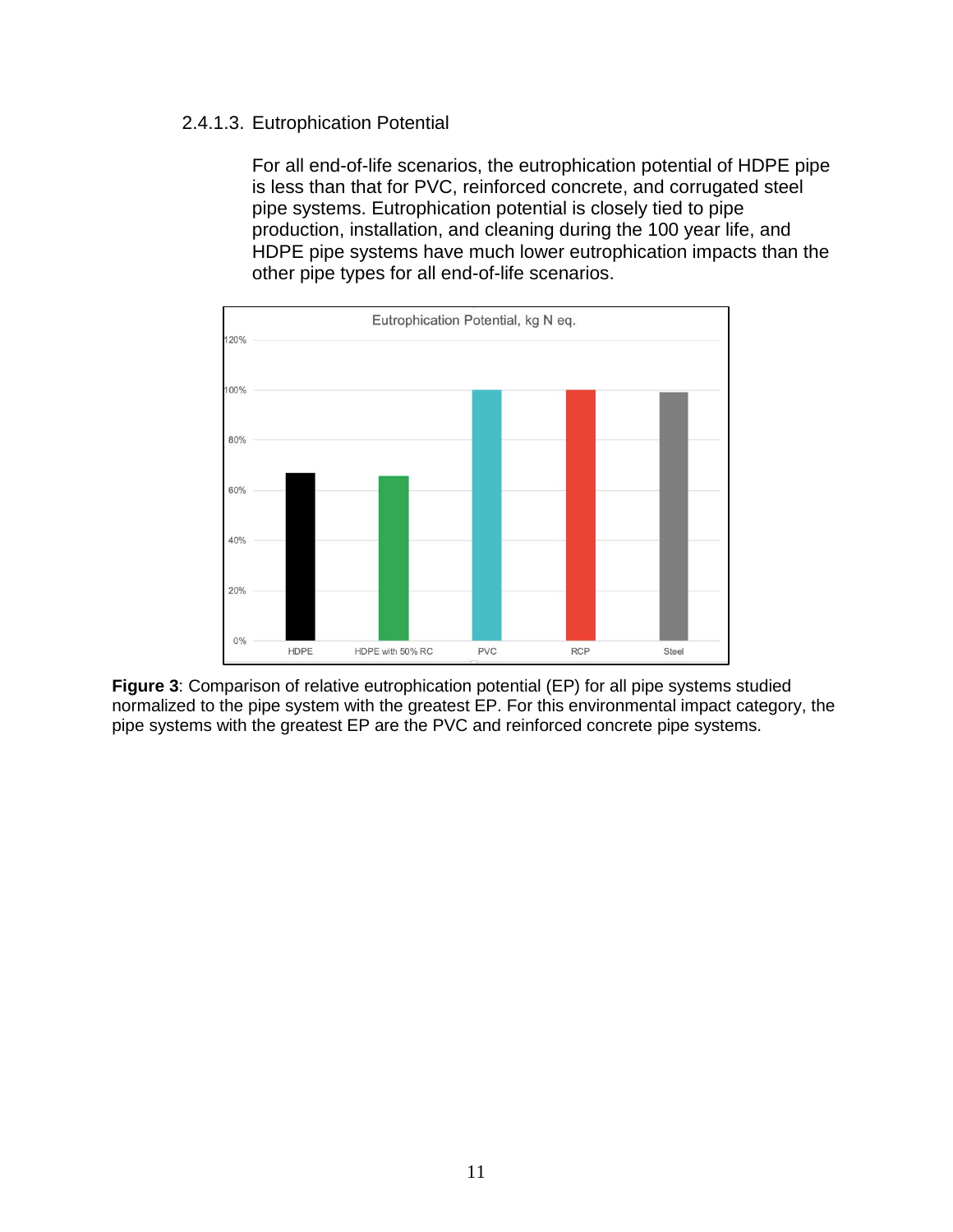#### 2.4.1.4. Ozone Depletion Potential

Steel pipe performed better in the ozone depletion environmental impact category when compared to both systems with HDPE pipe. For HDPE and steel pipe systems, the largest source of pollutants that contribute to ozone depletion potential come from fuel use during installation. For PVC and reinforced concrete pipe systems, pipe production is the greatest contributor to ozone depletion potential.

The primary reason for the better performance of the steel pipe system in this category is due to the background Worldsteel data set used for modeling. In this dataset, there are negative amounts of emissions that contribute to ozone depletion potential. This is due to credits given for avoided production of fuels and chemicals during the production of steel co-products. Thus, the corrugated steel pipe system has lower ozone depletion results compared to all other pipe systems due to the credit given during the pipe-production stage.



<span id="page-14-0"></span>**Figure 4**: Comparison of relative ozone depletion potential (ODP) for all pipe systems studied normalized to the pipe system with the greatest ODP. For this environmental impact category, the pipe system with the greatest ODP is the PVC pipe system.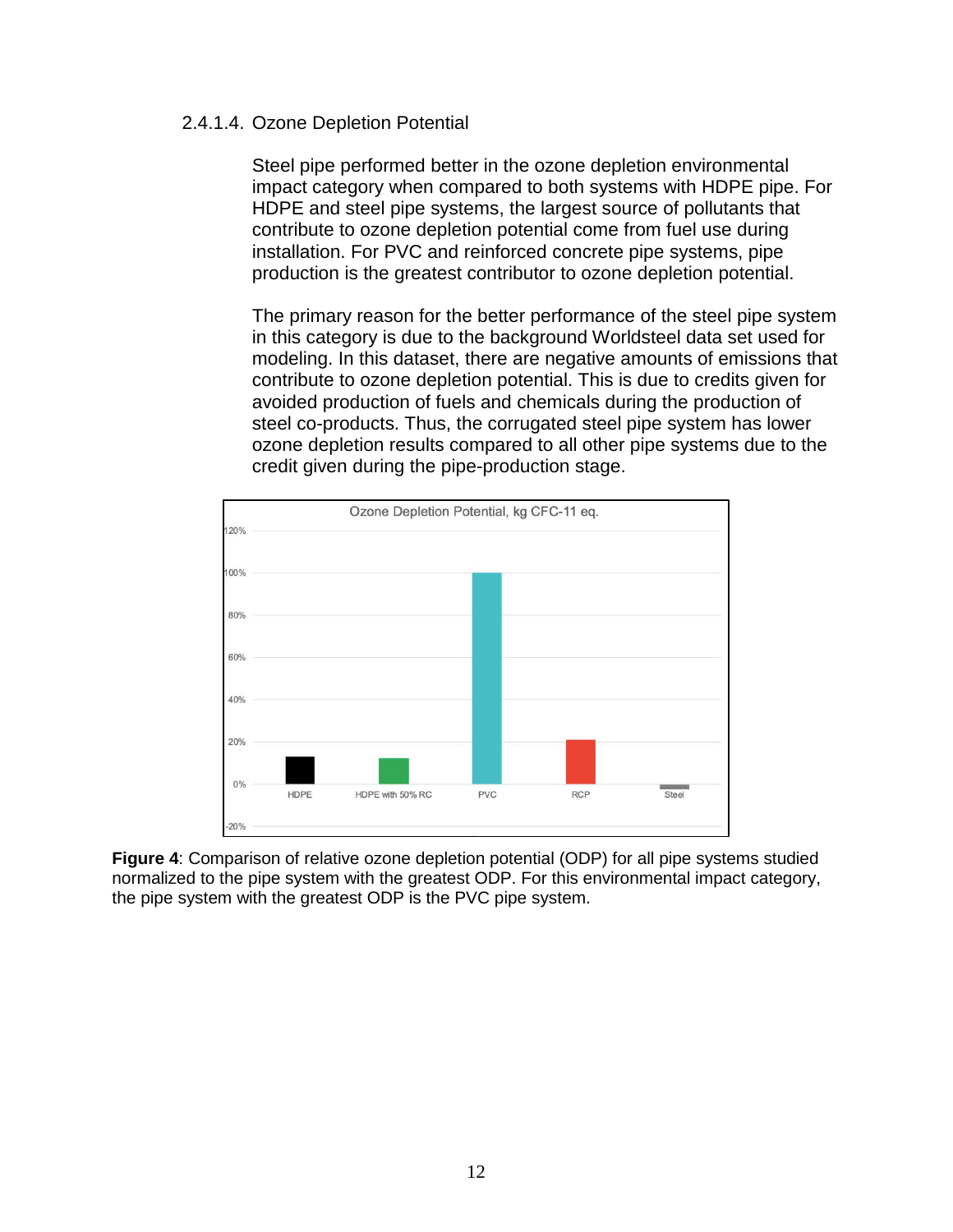#### 2.4.1.5. Smog Formation Potential

Smog formation potential is closely related to the amount of emissions from combustion of diesel fuels, for excavation equipment, trucks, and pipe cleaning equipment, as well as combustion of coal used for process energy and electricity generation. For all end-of-life scenarios, total smog formation potential for HDPE pipe systems are lesser than those for corrugated steel and reinforced concrete pipe systems. Differences in smog formation potential results for HDPE and PVC pipe systems are inconclusive.



<span id="page-15-0"></span>**Figure 5**: Comparison of relative smog formation potential (SFP) for all pipe systems studied normalized to the pipe system with the greatest SFP. For this environmental impact category, the pipe system with the greatest SFP is the reinforced concrete pipe system.

#### 2.4.1.6. Total Energy Demand

The reinforced concrete pipe performed better than the virgin HDPE pipe system in the total energy demand category. As shown in the following table, pipe production creates the greatest total energy demand for the product system during the life cycle, while pipe installation is the source of the second greatest energy demand.

During the pipe production phase, reinforced concrete pipe requires a lower amount of production energy compared to other systems. This may seem counterintuitive because it is common knowledge that cement is an energy-intensive material to make, but in practice only a small amount of cement by mass is included in concrete. When the energy consumption required in the production of cement is allocated to the percent mass of cement contained in the concrete, while more than 80% of the mass of concrete is made of materials with very little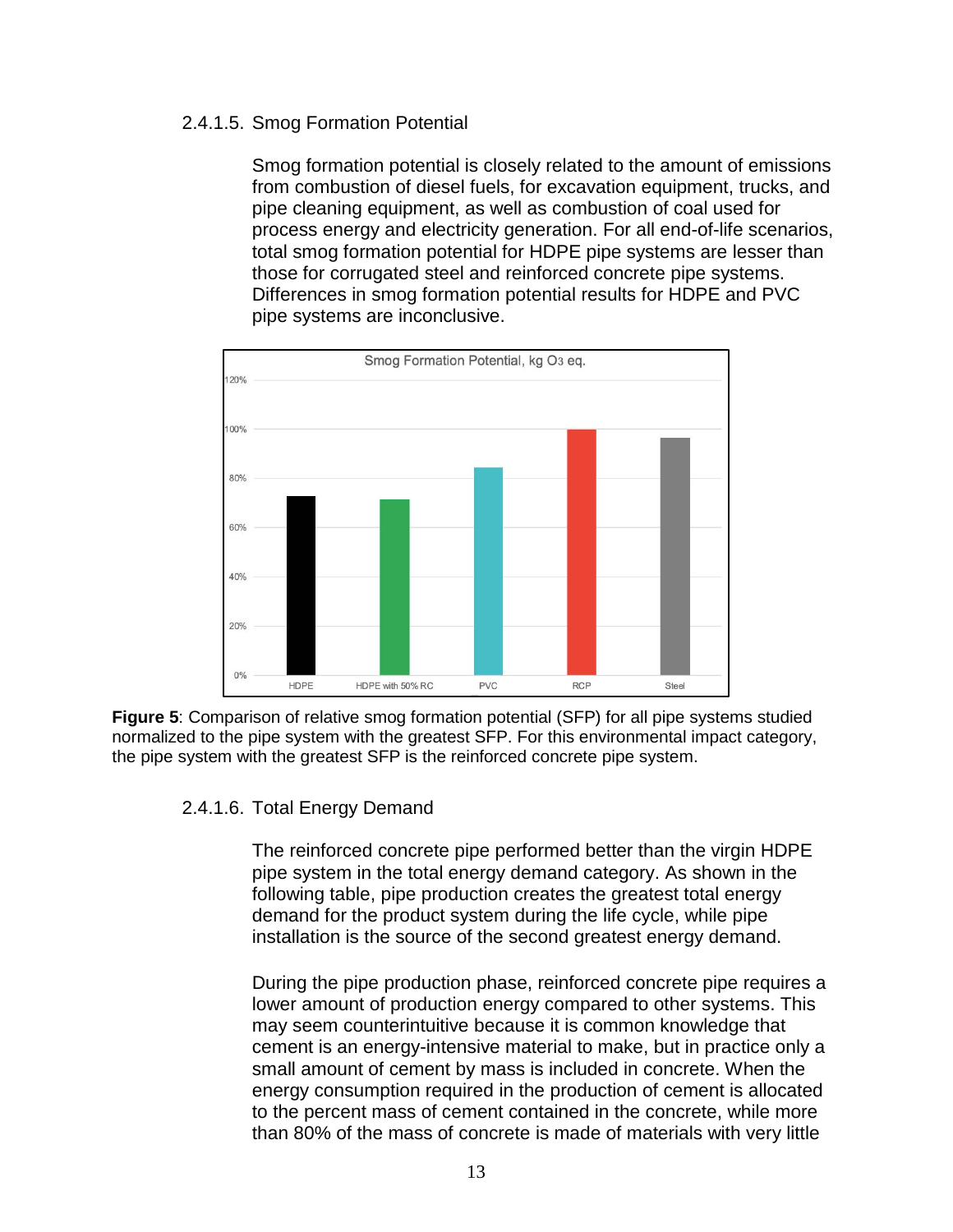production energy (sand, gravel, and aggregate), the energy demand per pound of reinforced concrete pipe is much less than that of other pipe systems. So even though the reinforced concrete pipes are much heavier than the other systems, the total energy demand per 1000 ft of pipe is less than other systems.

Reinforced concrete pipe systems also have installation energy demands that are less than those of virgin HDPE pipe. This is because more native soil can be used as backfill, which results in less energy demand due to bringing in less select fill material and hauling away less native soil. HDPE pipe made with recycled resins show lower energy demands than with virgin HDPE as a result of using less energy reclaiming, reprocessing, and reusing recycled HDPE resins for 50% of the content rather than producing 100% HDPE from virgin materials.



<span id="page-16-0"></span>**Figure 6**: Comparison of relative total energy demand for all pipe systems studied normalized to the pipe system with the greatest total energy demand. For this environmental impact category, the pipe system with the greatest total energy demand is the PVC pipe system.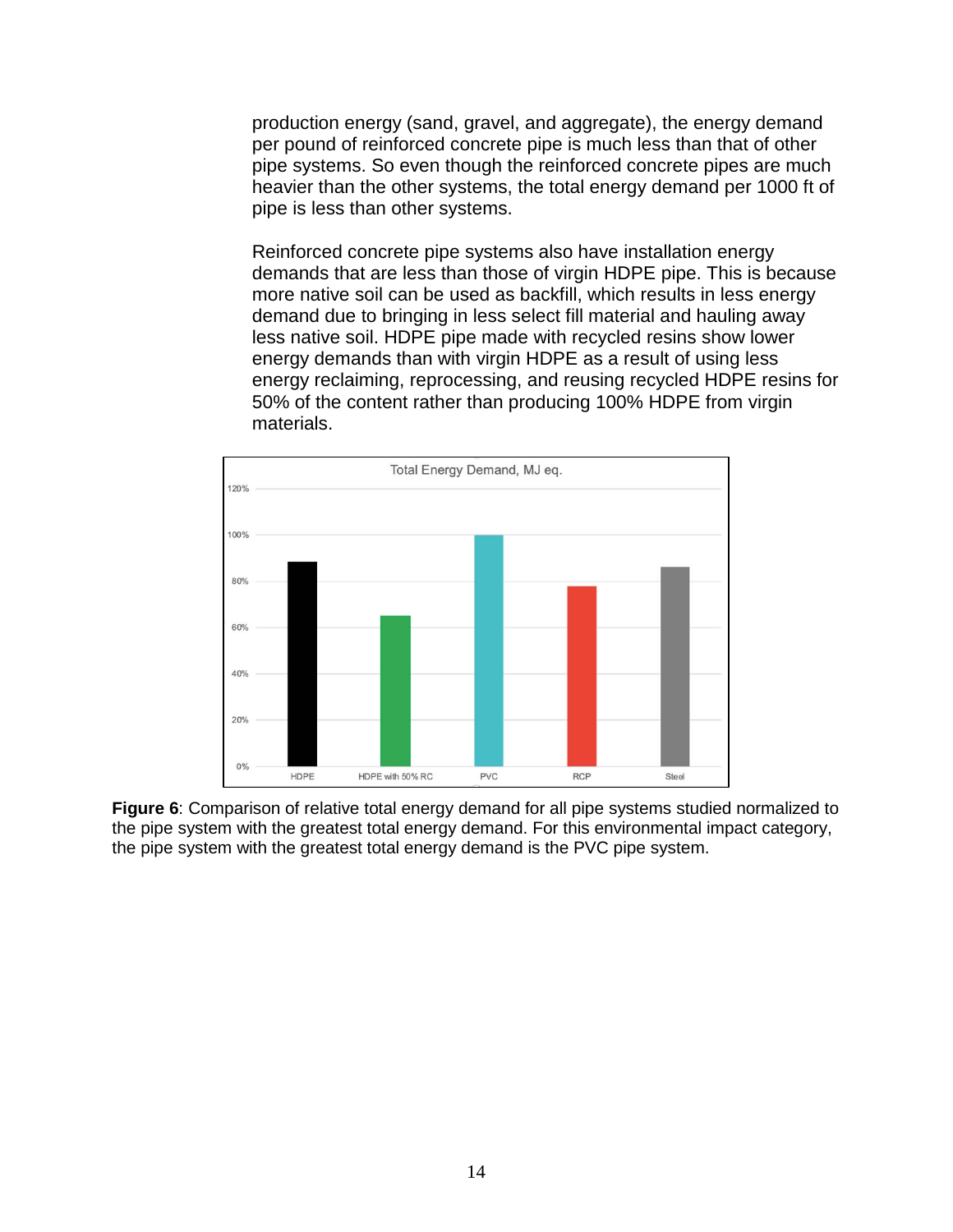#### 2.4.1.7. Solid Waste

Solid waste results are strongly influenced by the end-of-life management scenario for the pipe system. The reinforced concrete pipe system generated the greatest amount of solid waste for all endof-life scenarios evaluated, and the HDPE pipe systems have the least total solid waste for all end-of-life scenarios. Solid waste differences between the virgin and 50% recycled content HDPE pipe systems are not large enough to be considered meaningful.



<span id="page-17-0"></span>**Figure 7**: Comparison of relative solid waste for all pipe systems studied normalized to the pipe system that generates the greatest amount of solid waste. For this environmental impact category, the pipe system with the greatest solid waste is the reinforced concrete pipe system.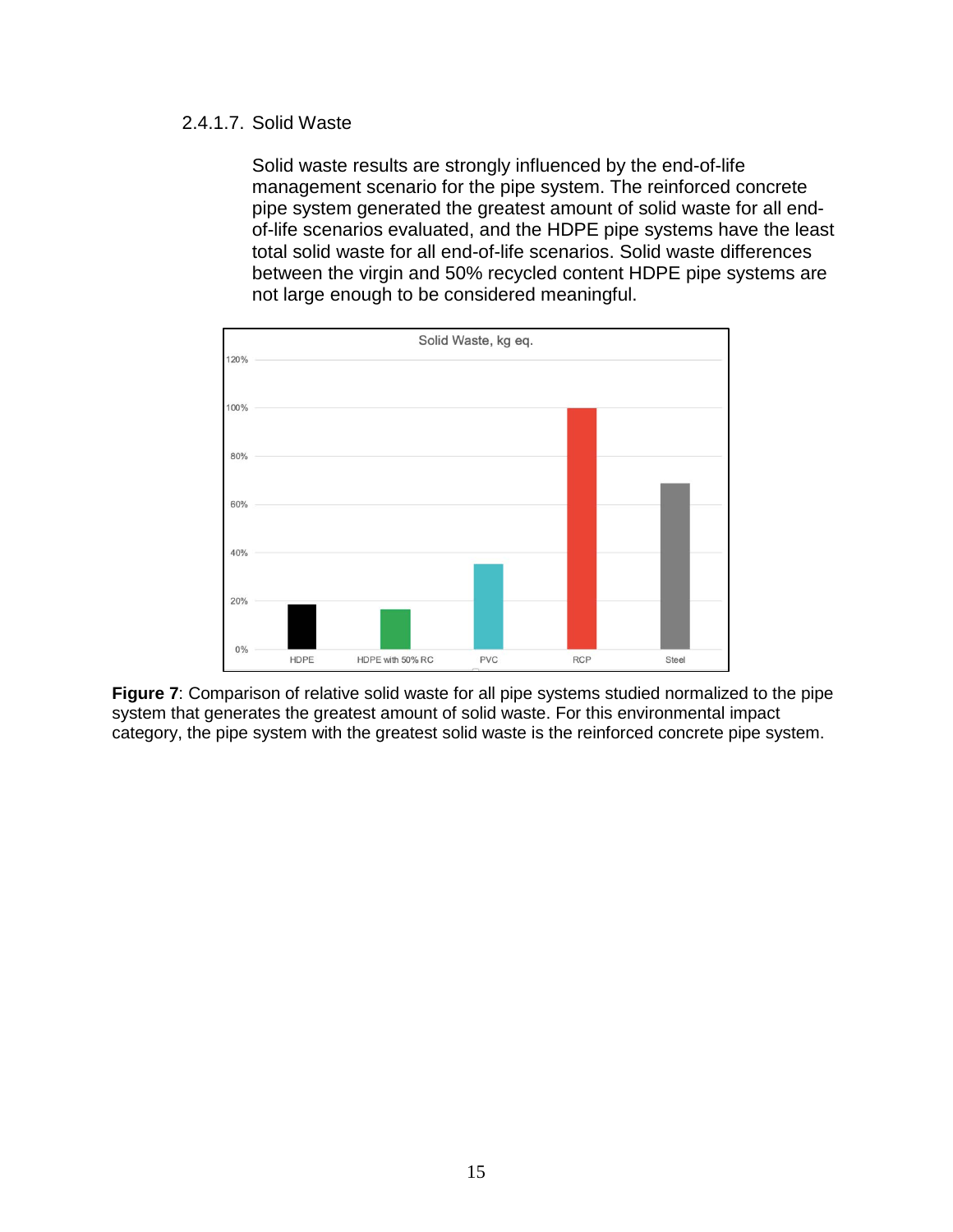#### 2.4.1.8. Water Consumption

Water consumption for all pipe systems is associated with the generation of electricity used for process energy, as well as extraction and processing of other process and transportation fuel. The HDPE pipe systems consume less water than all other pipe systems for all end-of-life scenarios. Differences between water consumption of virgin and recycled content HDPE pipe are not large enough to be considered meaningful.



<span id="page-18-1"></span>**Figure 8**: Comparison of relative water consumption for all pipe systems studied normalized to the pipe system with the greatest water consumption. For this environmental impact category, the pipe system with the greatest water consumption is the reinforced concrete pipe system.

<span id="page-18-0"></span>2.4.2. Sensitivity Analyses

Sensitivity analyses are used to verify that assumptions made during the LCA do not significantly change the results. For this study, sensitivity analyses were run for three assumptions: those related to pipe weights, steel reinforcement content in the reinforced concrete pipe, and average transportation distances for reinforced concrete pipe.

2.4.2.1. Pipe Weights

A sensitivity analysis is included on pipe weight because there can be weight variations for pipe produced by different manufacturers. For the HDPE pipe, results were run for the highest and lowest pipe weights reported by producers. For other types of pipe, results were run at weights 10% higher than the baseline weight and 10% lower than the baseline weight. Results comparing low weight HDPE pipe with high weight alternative pipe (best case scenario for HDPE) and comparing high weight HDPE pipe with low weight alternative pipe (worst case